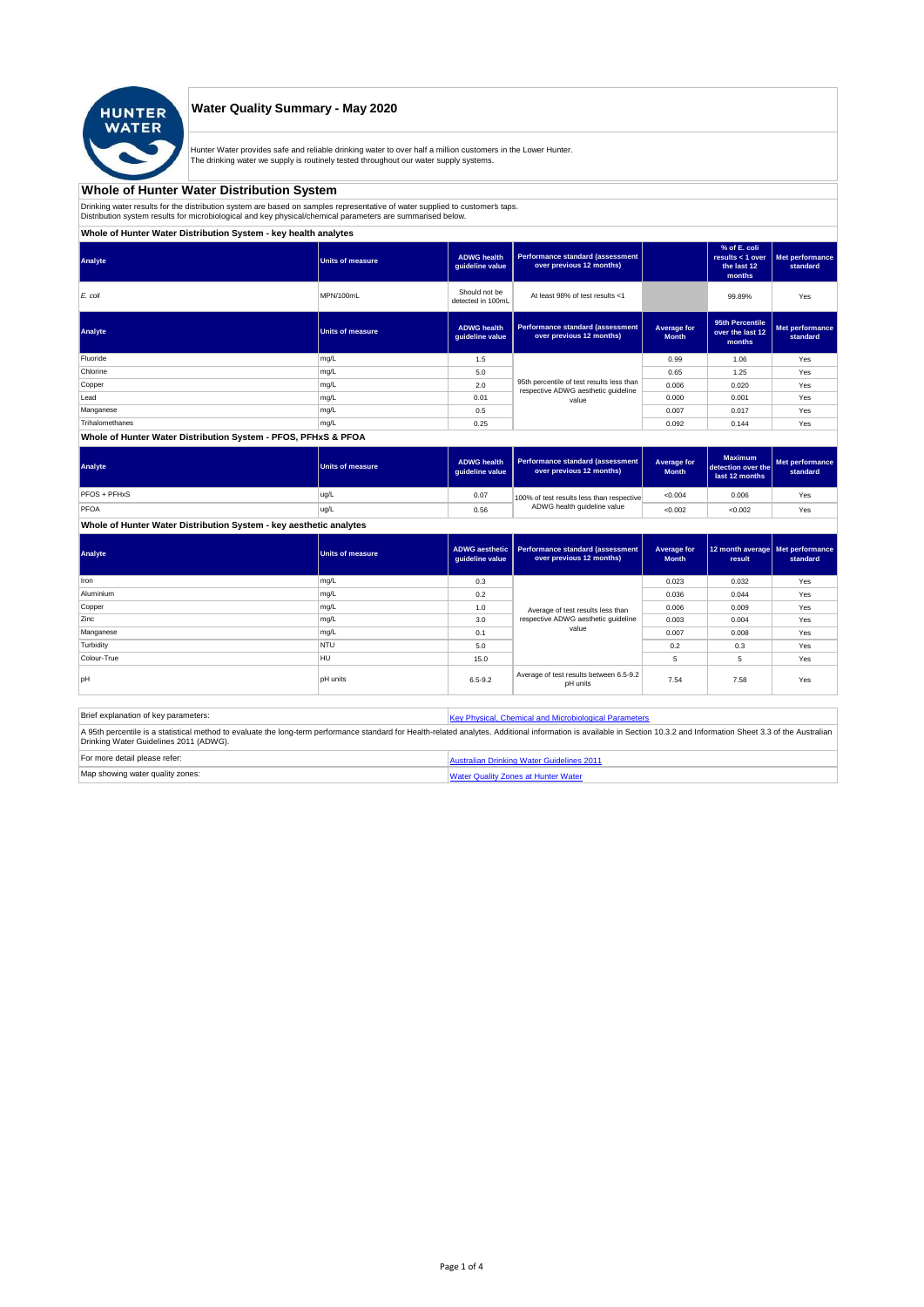# **Water Quality Zones**

| Anna Bay and Nelson Bay Zone - key health analytes |                         |                                       |                                                                                  |                             |                                                           |                             |
|----------------------------------------------------|-------------------------|---------------------------------------|----------------------------------------------------------------------------------|-----------------------------|-----------------------------------------------------------|-----------------------------|
| Analyte                                            | <b>Units of measure</b> | <b>ADWG health</b><br>guideline value | Performance standard (assessment<br>over previous 12 months)                     |                             | % of E. coli<br>results < 1 over<br>the last 12<br>months | Met performance<br>standard |
| E. coli                                            | MPN/100mL               | Should not be<br>detected in 100mL    | At least 98% of test results <1                                                  |                             | 100.00%                                                   | Yes                         |
| Analyte                                            | <b>Units of measure</b> | <b>ADWG health</b><br>guideline value | Performance standard (assessment<br>over previous 12 months)                     | Average for<br><b>Month</b> | 95th Percentile<br>over the last 12<br>months             | Met performance<br>standard |
| Fluoride                                           | mg/L                    | 1.5                                   |                                                                                  | 1.06                        | 1.07                                                      | Yes                         |
| Chlorine                                           | mg/L                    | 5.0                                   |                                                                                  | 0.42                        | 1.39                                                      | Yes                         |
| Copper                                             | mg/L                    | 2.0                                   | 95th percentile of test results less than<br>respective ADWG aesthetic quideline | 0.005                       | 0.012                                                     | Yes                         |
| Lead                                               | mg/L                    | 0.01                                  | value                                                                            | 0.000                       | 0.000                                                     | Yes                         |
| Manganese                                          | mg/L                    | 0.5                                   |                                                                                  | 0.007                       | 0.021                                                     | Yes                         |
| Trihalomethanes                                    | mg/L                    | 0.25                                  |                                                                                  | 0.079                       | 0.100                                                     | Yes                         |

**Anna Bay and Nelson Bay Zone - PFOS, PFHxS & PFOA**

| Analyte      | Units of measure | <b>ADWG health</b><br>quideline value | Performance standard (assessment<br>over previous 12 months) | <b>Average for</b><br><b>Month</b> | <b>Maximum</b><br>detection over the<br>last 12 months | Met performance<br>standard |
|--------------|------------------|---------------------------------------|--------------------------------------------------------------|------------------------------------|--------------------------------------------------------|-----------------------------|
| PFOS + PFHxS | ug/L             | 0.07                                  | 100% of test results less than respective                    | < 0.004                            | < 0.004                                                | Yes                         |
| PFOA         | ug/L             | 0.56                                  | ADWG health guideline value                                  | < 0.002                            | < 0.002                                                | Yes                         |

**Anna Bay and Nelson Bay Zone - key aesthetic analytes**

| Analyte     | Units of measure | ADWG aesthetic  <br>guideline value | Performance standard (assessment<br>over previous 12 months) | Average for<br><b>Month</b> | 12 month average   Met performance<br>result | standard |
|-------------|------------------|-------------------------------------|--------------------------------------------------------------|-----------------------------|----------------------------------------------|----------|
| Iron        | mg/L             | 0.3                                 |                                                              | 0.019                       | 0.038                                        | Yes      |
| Aluminium   | mg/L             | 0.2                                 |                                                              | 0.027                       | 0.043                                        | Yes      |
| Copper      | mg/L             | 1.0                                 | Average of test results less than                            | 0.005                       | 0.007                                        | Yes      |
| Zinc        | mg/L             | 3.0                                 | respective ADWG aesthetic quideline                          | 0.003                       | 0.004                                        | Yes      |
| Manganese   | mg/L             | 0.1                                 | value                                                        | 0.007                       | 0.009                                        | Yes      |
| Turbidity   | <b>NTU</b>       | 5.0                                 |                                                              | 0.2                         | 0.3                                          | Yes      |
| Colour-True | HU               | 15.0                                |                                                              |                             | 5                                            | Yes      |
| pH          | <b>pH</b> units  | $6.5 - 9.2$                         | Average of test results between 6.5-9.2<br>pH units          | 7.40                        | 7.47                                         | Yes      |

**Chichester Zone - key health analytes**

| Analyte         | <b>Units of measure</b> | <b>ADWG health</b><br>guideline value | Performance standard (assessment<br>over previous 12 months)                     |                             | % of E. coli<br>results $<$ 1 over<br>the last 12<br>months | Met performance<br>standard |
|-----------------|-------------------------|---------------------------------------|----------------------------------------------------------------------------------|-----------------------------|-------------------------------------------------------------|-----------------------------|
| E. coli         | MPN/100mL               | Should not be<br>detected in 100mL    | At least 98% of test results <1                                                  |                             | 99.57%                                                      | Yes                         |
| Analyte         | <b>Units of measure</b> | <b>ADWG health</b><br>guideline value | Performance standard (assessment<br>over previous 12 months)                     | Average for<br><b>Month</b> | 95th Percentile<br>over the last 12<br>months               | Met performance<br>standard |
| Fluoride        | mg/L                    | 1.5                                   |                                                                                  | 0.77                        | 0.96                                                        | Yes                         |
| Chlorine        | mg/L                    | 5.0                                   |                                                                                  | 0.73                        | 1.22                                                        | Yes                         |
| Copper          | mg/L                    | 2.0                                   | 95th percentile of test results less than<br>respective ADWG aesthetic quideline | 0.007                       | 0.015                                                       | Yes                         |
| Lead            | mg/L                    | 0.01                                  | value                                                                            | 0.000                       | 0.001                                                       | Yes                         |
| Manganese       | mg/L                    | 0.5                                   |                                                                                  | 0.004                       | 0.014                                                       | Yes                         |
| Trihalomethanes | mg/L                    | 0.25                                  |                                                                                  | 0.100                       | 0.130                                                       | Yes                         |

**Chichester Zone - PFOS, PFHxS & PFOA**

| Analyte                                  | Units of measure | <b>ADWG health</b><br>guideline value | <b>Performance standard (assessment</b><br>over previous 12 months) | Average for<br><b>Month</b> | <b>Maximum</b><br>detection over the<br>last 12 months | Met performance<br>standard |
|------------------------------------------|------------------|---------------------------------------|---------------------------------------------------------------------|-----------------------------|--------------------------------------------------------|-----------------------------|
| PFOS + PFHxS                             | ug/L             | 0.07                                  | 100% of test results less than respective                           | < 0.004                     | < 0.004                                                | Yes                         |
| PFOA                                     | ug/L             | 0.56                                  | ADWG health guideline value                                         | < 0.002                     | < 0.002                                                | Yes                         |
| Chichester Zone - key aesthetic analytes |                  |                                       |                                                                     |                             |                                                        |                             |

| Analyte     | <b>Units of measure</b> | ADWG aesthetic<br>guideline value | <b>Performance standard (assessment</b><br>over previous 12 months) | Average for<br><b>Month</b> | 12 month average   Met performance<br>result | standard |
|-------------|-------------------------|-----------------------------------|---------------------------------------------------------------------|-----------------------------|----------------------------------------------|----------|
| Iron        | mg/L                    | 0.3                               |                                                                     | 0.016                       | 0.026                                        | Yes      |
| Aluminium   | mg/L                    | 0.2                               |                                                                     | 0.032                       | 0.053                                        | Yes      |
| Copper      | mg/L                    | 1.0                               | Average of test results less than                                   | 0.007                       | 0.008                                        | Yes      |
| Zinc        | mg/L                    | 3.0                               | respective ADWG aesthetic quideline                                 | 0.002                       | 0.003                                        | Yes      |
| Manganese   | mg/L                    | 0.1                               | value                                                               | 0.004                       | 0.005                                        | Yes      |
| Turbidity   | <b>NTU</b>              | 5.0                               |                                                                     | 0.2                         | 0.3                                          | Yes      |
| Colour-True | <b>HU</b>               | 15.0                              |                                                                     | 5                           | 5                                            | Yes      |
| pH          | pH units                | $6.5 - 9.2$                       | Average of test results between 6.5-9.2<br>pH units                 | 7.63                        | 7.67                                         | Yes      |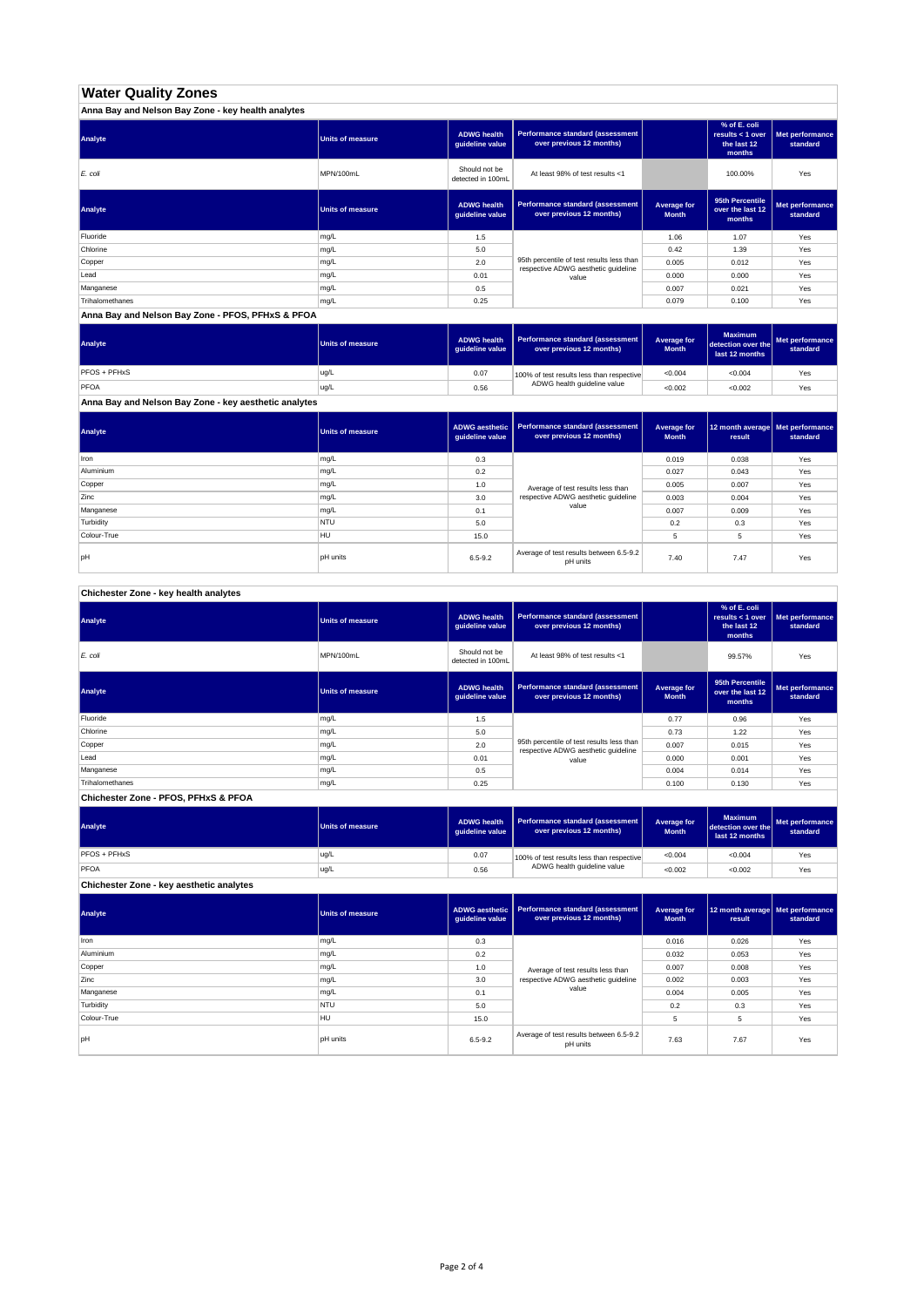| Grahamstown Zone - key health analytes |                         |                                       |                                                                                  |                             |                                                           |                             |
|----------------------------------------|-------------------------|---------------------------------------|----------------------------------------------------------------------------------|-----------------------------|-----------------------------------------------------------|-----------------------------|
| Analyte                                | <b>Units of measure</b> | <b>ADWG health</b><br>guideline value | Performance standard (assessment<br>over previous 12 months)                     |                             | % of E. coli<br>results < 1 over<br>the last 12<br>months | Met performance<br>standard |
| E. coli                                | MPN/100mL               | Should not be<br>detected in 100mL    | At least 98% of test results <1                                                  |                             | 100.00%                                                   | Yes                         |
| Analyte                                | <b>Units of measure</b> | <b>ADWG health</b><br>guideline value | Performance standard (assessment<br>over previous 12 months)                     | Average for<br><b>Month</b> | 95th Percentile<br>over the last 12<br>months             | Met performance<br>standard |
| Fluoride                               | mg/L                    | 1.5                                   |                                                                                  | 1.05                        | 1.07                                                      | Yes                         |
| Chlorine                               | mg/L                    | 5.0                                   |                                                                                  | 0.66                        | 1.24                                                      | Yes                         |
| Copper                                 | mg/L                    | 2.0                                   | 95th percentile of test results less than<br>respective ADWG aesthetic quideline | 0.006                       | 0.033                                                     | Yes                         |
| Lead                                   | mg/L                    | 0.01                                  | value                                                                            | 0.001                       | 0.002                                                     | Yes                         |
| Manganese                              | mg/L                    | 0.5                                   |                                                                                  | 0.009                       | 0.018                                                     | Yes                         |
| Trihalomethanes                        | mg/L                    | 0.25                                  |                                                                                  | 0.092                       | 0.133                                                     | Yes                         |
| Grahamstown Zone - PFOS, PFHxS & PFOA  |                         |                                       |                                                                                  |                             |                                                           |                             |

| Analyte                                   | <b>Units of measure</b> | <b>ADWG health</b><br>auideline value | <b>Performance standard (assessment</b><br>over previous 12 months) | Average for<br><b>Month</b> | <b>Maximum</b><br>detection over the<br>last 12 months | Met performance,<br>standard |
|-------------------------------------------|-------------------------|---------------------------------------|---------------------------------------------------------------------|-----------------------------|--------------------------------------------------------|------------------------------|
| <b>PFOS + PFHxS</b>                       | ug/L                    | 0.07                                  | 100% of test results less than respective                           | < 0.004                     | 0.004                                                  | Yes                          |
| PFOA                                      | ug/L                    | 0.56                                  | ADWG health guideline value                                         | < 0.002                     | < 0.002                                                | Yes                          |
| Grahamstown Zone - key aesthetic analytes |                         |                                       |                                                                     |                             |                                                        |                              |

┓

ℸ

┱

| Analyte     | Units of measure | guideline value                            | ADWG aesthetic   Performance standard (assessment<br>over previous 12 months) | Average for<br><b>Month</b> | 12 month average   Met performance<br>result | standard |
|-------------|------------------|--------------------------------------------|-------------------------------------------------------------------------------|-----------------------------|----------------------------------------------|----------|
| Iron        | mg/L             | 0.3                                        |                                                                               | 0.024                       | 0.034                                        | Yes      |
| Aluminium   | mg/L             | 0.2                                        |                                                                               | 0.029                       | 0.042                                        | Yes      |
| Copper      | mg/L             | 1.0                                        | Average of test results less than                                             | 0.006                       | 0.010                                        | Yes      |
| Zinc        | mg/L             | respective ADWG aesthetic quideline<br>3.0 |                                                                               | 0.005                       | 0.004                                        | Yes      |
| Manganese   | mg/L             | 0.1                                        | value                                                                         | 0.009                       | 0.010                                        | Yes      |
| Turbidity   | <b>NTU</b>       | 5.0                                        |                                                                               | 0.2                         | 0.3                                          | Yes      |
| Colour-True | HU               | 15.0                                       |                                                                               | 5                           | 5                                            | Yes      |
| pH          | <b>pH</b> units  | $6.5 - 9.2$                                | Average of test results between 6.5-9.2<br>pH units                           | 7.47                        | 7.54                                         | Yes      |

### **Gresford Zone - key health analytes**

| Analyte                                | <b>Units of measure</b> | <b>ADWG health</b><br>guideline value                                                                 | Performance standard (assessment<br>over previous 12 months)                      |                                    | % of E. coli<br>results < $1$ over<br>the last 12<br>months | Met performance<br>standard |
|----------------------------------------|-------------------------|-------------------------------------------------------------------------------------------------------|-----------------------------------------------------------------------------------|------------------------------------|-------------------------------------------------------------|-----------------------------|
| $E$ . coli                             | MPN/100mL               | Should not be<br>detected in 100mL                                                                    | At least 98% of test results <1                                                   |                                    | 100.00%                                                     | Yes                         |
| Analyte                                | <b>Units of measure</b> | <b>ADWG health</b><br>guideline value                                                                 | Performance standard (assessment<br>over previous 12 months)                      | <b>Average for</b><br><b>Month</b> | 95th Percentile<br>over the last 12<br>months               | Met performance<br>standard |
| Chlorine                               | mg/L                    | 95th percentile of test results less than<br>respective ADWG aesthetic guideline<br>5.0<br>value      |                                                                                   | 0.70                               | 1.24                                                        | Yes                         |
| Gresford Zone - PFOS, PFHxS & PFOA     |                         |                                                                                                       |                                                                                   |                                    |                                                             |                             |
| Analyte                                | <b>Units of measure</b> | Performance standard (assessment<br><b>ADWG</b> health<br>over previous 12 months)<br>guideline value |                                                                                   | <b>Average for</b><br>Month #      | <b>Maximum</b><br>detection over the<br>last 12 months      | Met performance<br>standard |
| PFOS + PFHxS                           | ug/L                    | 0.07                                                                                                  | 100% of test results less than respective                                         | < 0.004                            | < 0.004                                                     | Yes                         |
| PFOA                                   | ug/L                    | 0.56                                                                                                  | ADWG health guideline value                                                       | < 0.002                            | < 0.002                                                     | Yes                         |
| Gresford Zone - key aesthetic analytes |                         |                                                                                                       |                                                                                   |                                    |                                                             |                             |
| Analyte                                | <b>Units of measure</b> | <b>ADWG</b> aesthetic<br>guideline value                                                              | Performance standard (assessment<br>over previous 12 months)                      |                                    | 12 month average<br>result                                  | Met performance<br>standard |
| Turbidity                              | <b>NTU</b>              | 5.0                                                                                                   | Average of test results less than<br>respective ADWG aesthetic quideline<br>value | 0.2                                | 0.2                                                         | Yes                         |
| pH                                     | <b>pH</b> units         | Average of test results between 6.5-9.2<br>$6.5 - 9.2$<br>pH units                                    |                                                                                   | 8.13                               | 8.05                                                        | Yes                         |